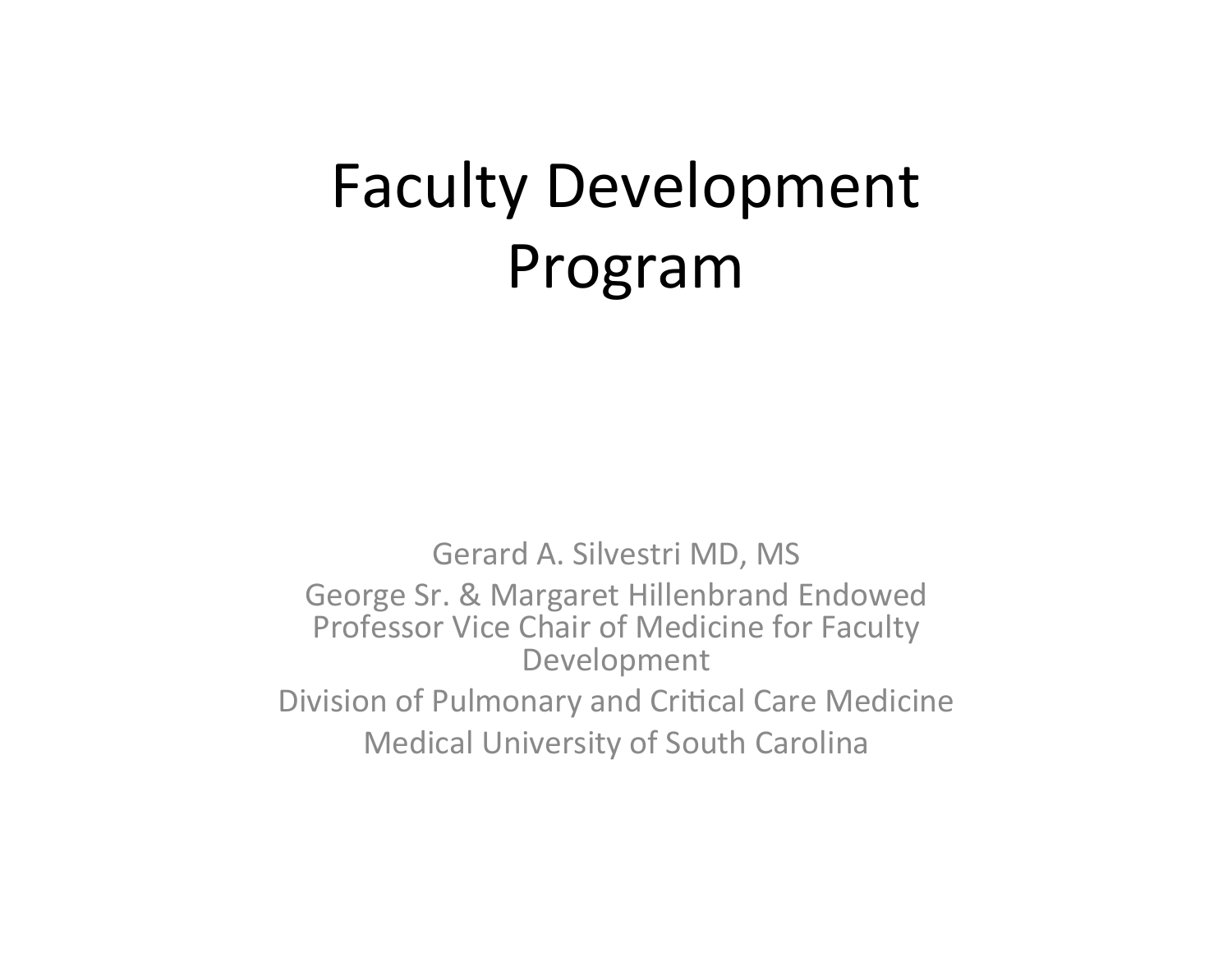# Vision

- To systematically improve mentoring across the department
- To provide focused resources to faculty by track
- Revamp DOM faculty development website
- To identify a smaller group of junior faculty investigators with high potential for research funding for intensive group mentoring
- Develop seed grant funding for junior faculty
- Simplify reporting of mentor/mentee progress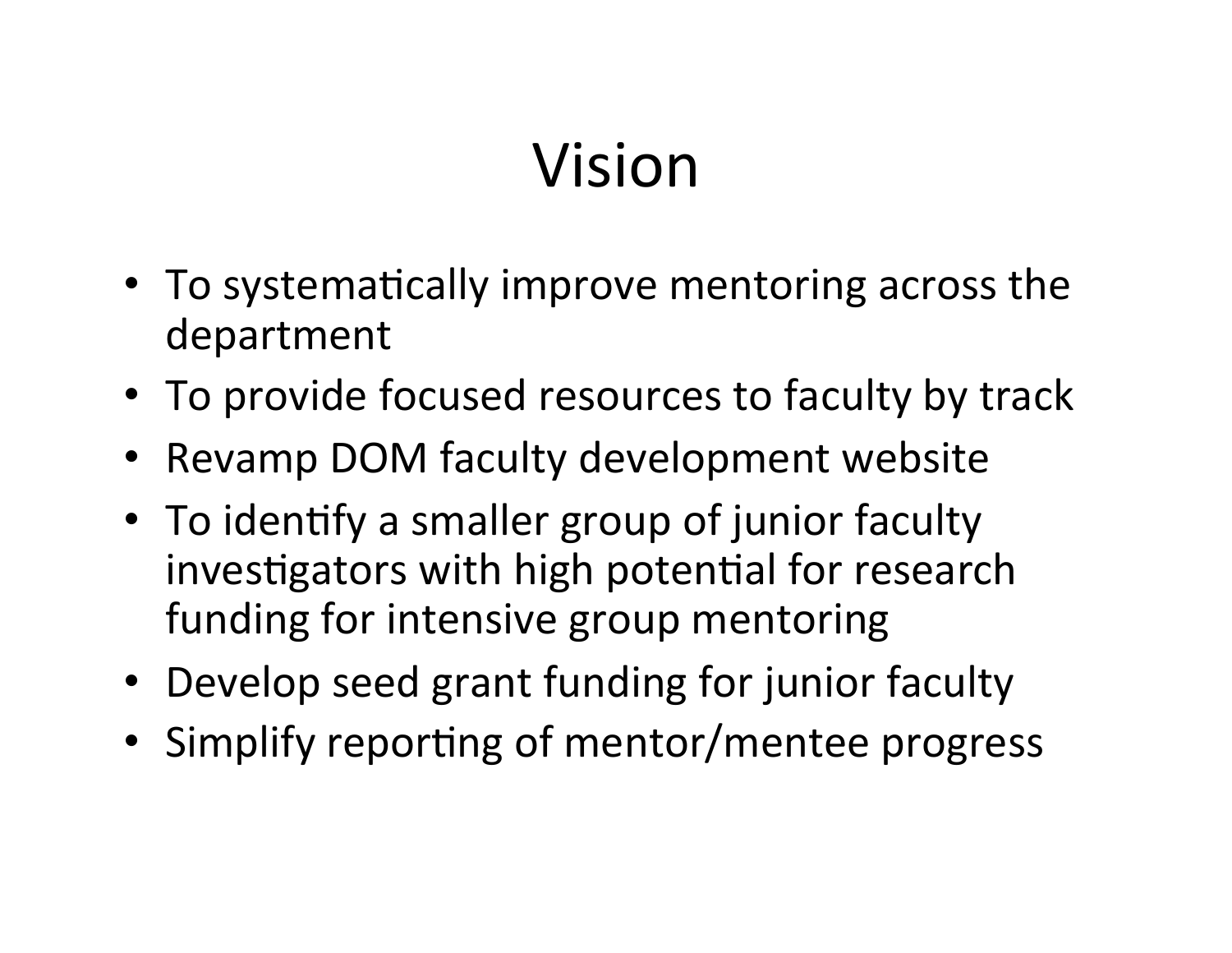### Administrative Structure

Department of Medicine Faculty Development Program Don Rockey Chair

Gerard Silvestri - Vice Chair for faculty Development Jeff Wong – Division of Internal Medicine Joe Gough - Faculty Mentoring Program Manager Julie Driggers - Administrative Assistant Kate Taylor - IDP development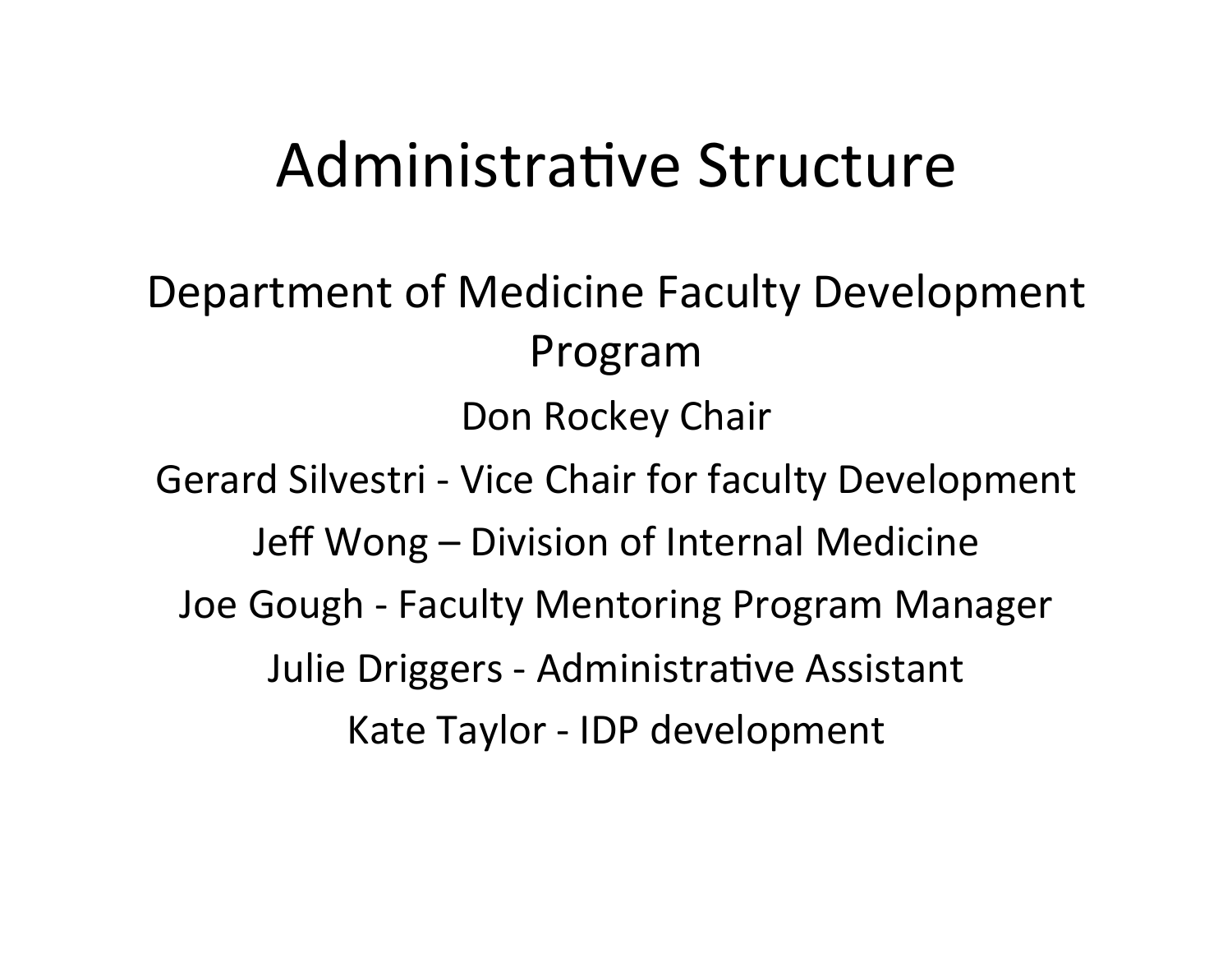# Department of Medicine (n=126)

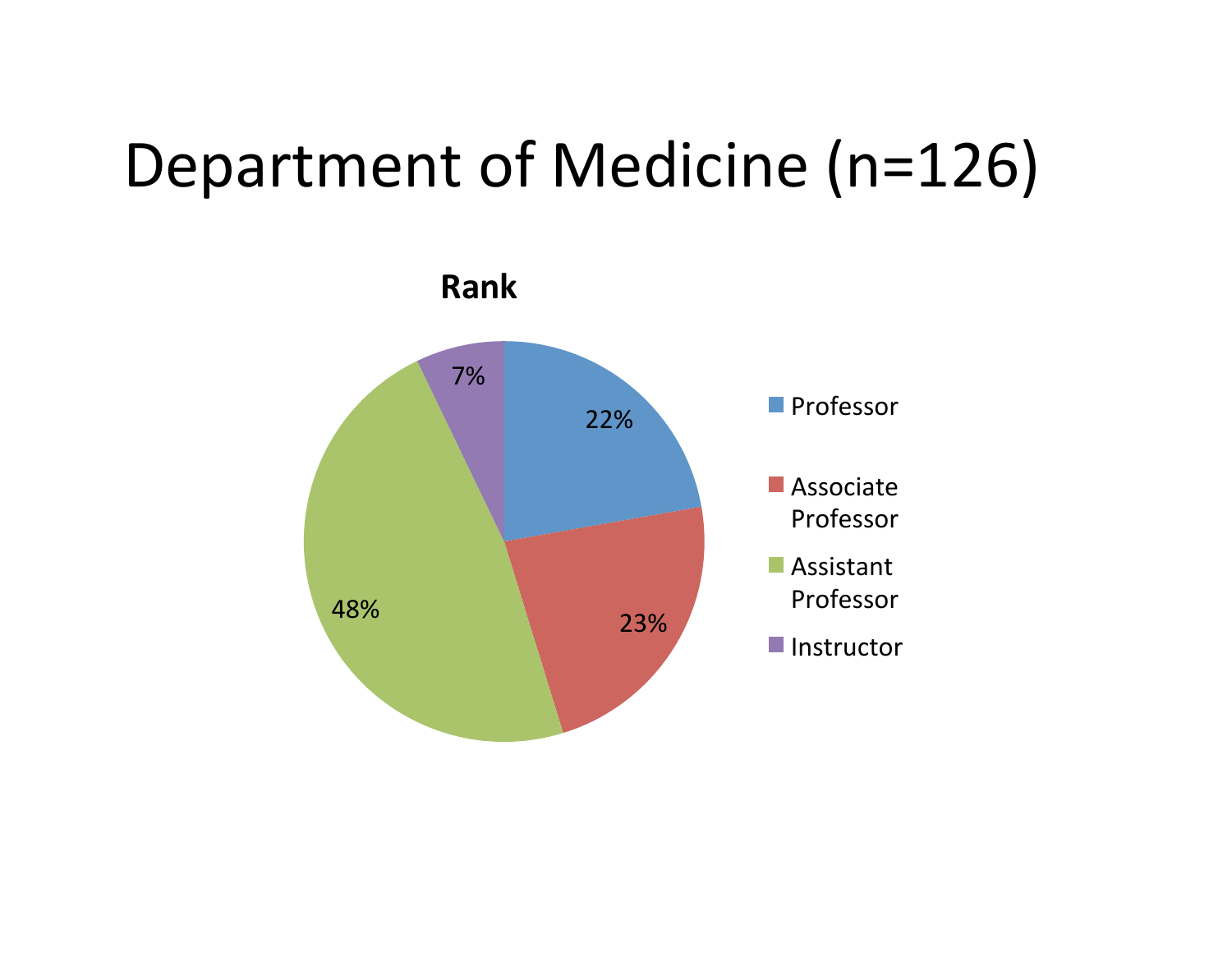# Medicine (n=126)

#### Professors (n=28)

|               | <b>Mentoring Program</b> | <b>Aware of Department's Are you participating as How many mentees</b><br>a mentor? | are you mentoring?              |  |
|---------------|--------------------------|-------------------------------------------------------------------------------------|---------------------------------|--|
| <b>Yes</b>    | $n=27(96%)$              | $n=22(79%)$                                                                         | Range = 1-9<br>Average = 2.8182 |  |
| <b>No</b>     | $n=1$ (4 %)              | $n=6(21%)$                                                                          |                                 |  |
| No Response 0 |                          |                                                                                     |                                 |  |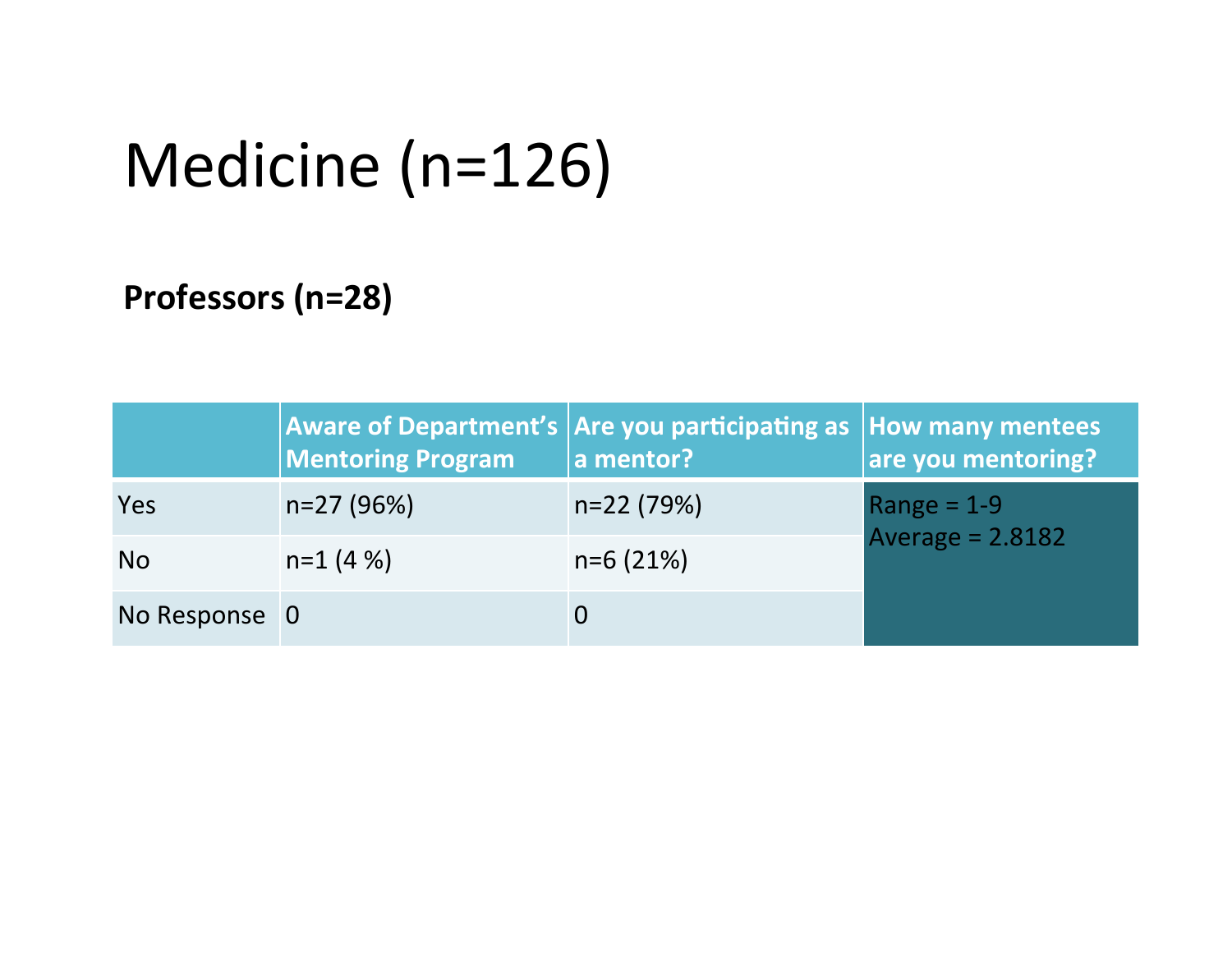# Medicine (n=126)

#### Associate Professors, Assistant Professors, & Instructors (n=98)

| <b>Track</b> | n  |  |  |
|--------------|----|--|--|
| Tenure       | 34 |  |  |
| Modified     | 24 |  |  |
| Uncertain    | 39 |  |  |
| No           | 1  |  |  |
| Response     |    |  |  |

| <b>Tenure</b>                  |  |
|--------------------------------|--|
| Academic Clinician             |  |
| <b>Clinician Educator</b>      |  |
| Academic Investigator          |  |
| Academic Investigator/Educator |  |
| Uncertain                      |  |

| Modified   n |    |  |
|--------------|----|--|
| Research     |    |  |
| Clinical     | 17 |  |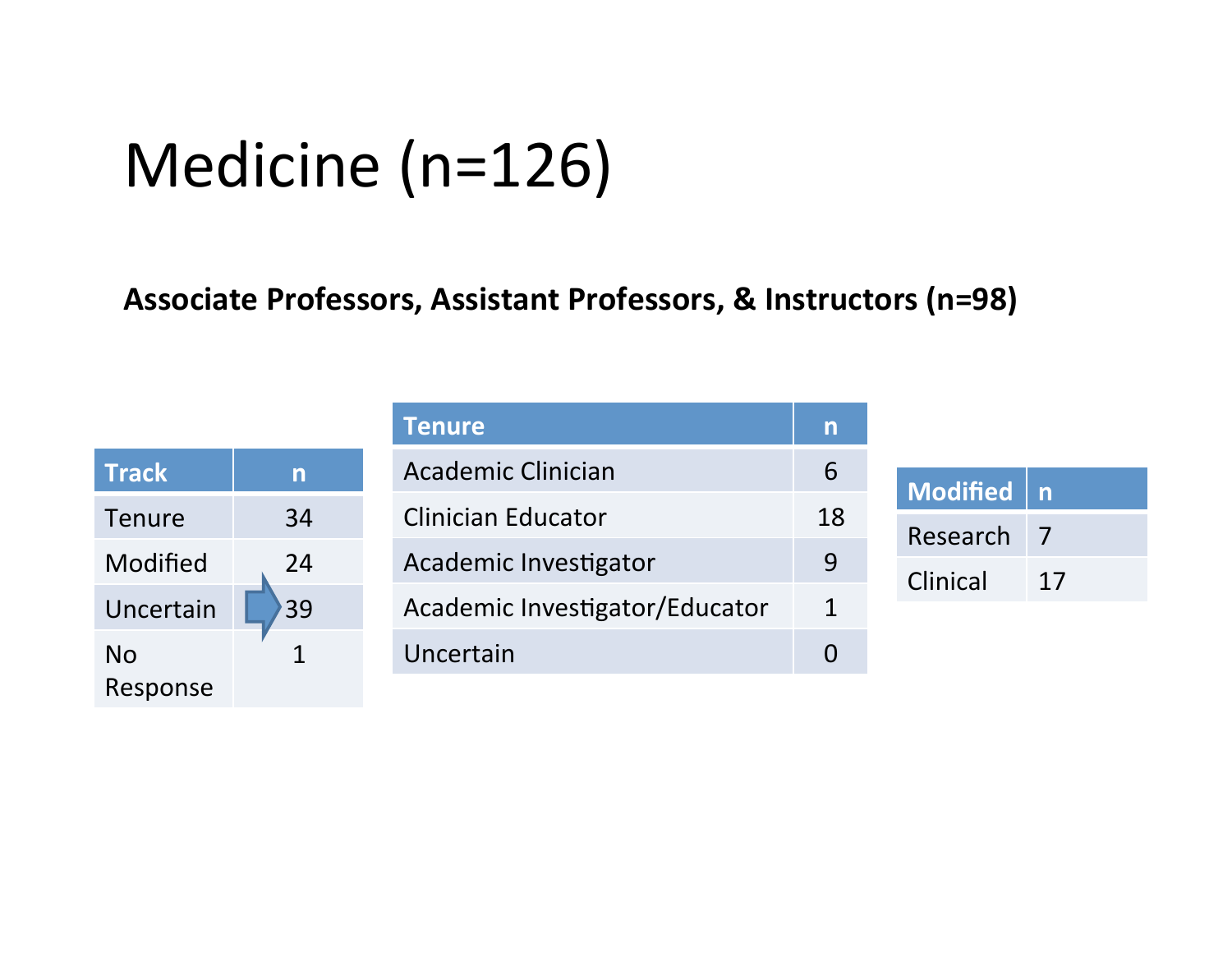# Medicine (n=126)

#### Associate Professors, Assistant Professors, & Instructors (n=98)

|             | <b>Awareness of</b><br>Dept. Plan | Do you have a<br>formal mentor? | How often have you<br>met in last year? |          | <b>Satisfaction</b> |
|-------------|-----------------------------------|---------------------------------|-----------------------------------------|----------|---------------------|
| Yes         | 94 (96%)                          | 91 (93%)                        | 0 times                                 | 6(6%)    | 73 (75%)            |
|             |                                   |                                 | 1 time                                  | 19 (19%) |                     |
|             |                                   |                                 | 2 times                                 | 24 (25%) |                     |
| <b>No</b>   | 4(4%)                             | 7(7%)                           | $3 - 6$                                 | 20 (20%) | 17 (17%)            |
|             |                                   |                                 | $6 - 12$                                | 6(6%)    |                     |
|             |                                   |                                 | $12+$                                   | 15 (15%) |                     |
| No Response | $\overline{0}$                    | $\overline{0}$                  | 8(8%)                                   |          | 8(8%)               |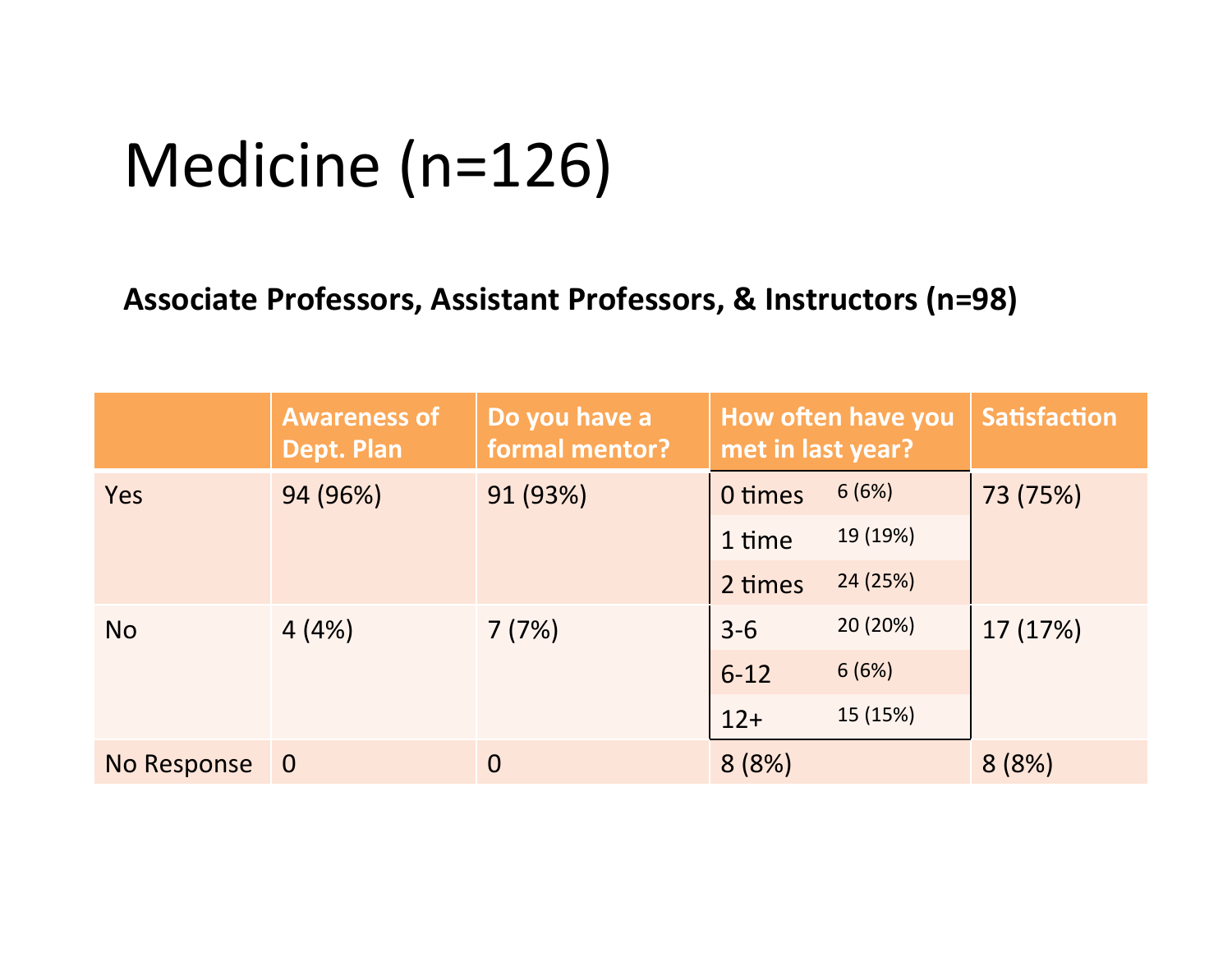# Focused Responses from Mentors

Mentors responded:

- 30% of mentees don't understand promotion requirements
- 41% stated that program had no impact on goals
- 41% stated that the reporting format was not useful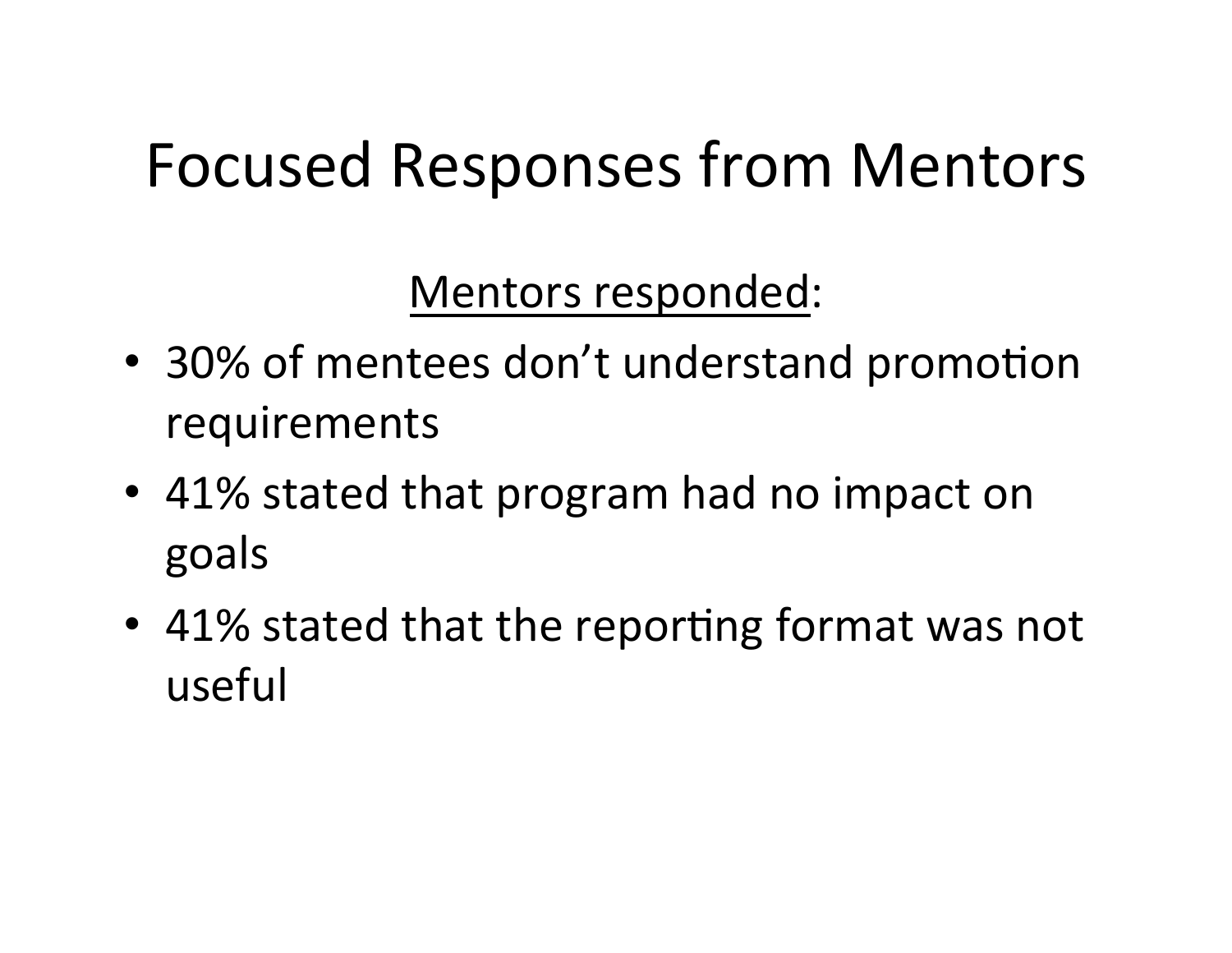## Focused Responses from Mentees

### Mentee's

- 25% mentor DID NOT have CV reviewed
- 44% DID NOT impact goal attainment AND format not useful
- 35% mentoring NOT important
- 37% prefer to opt- out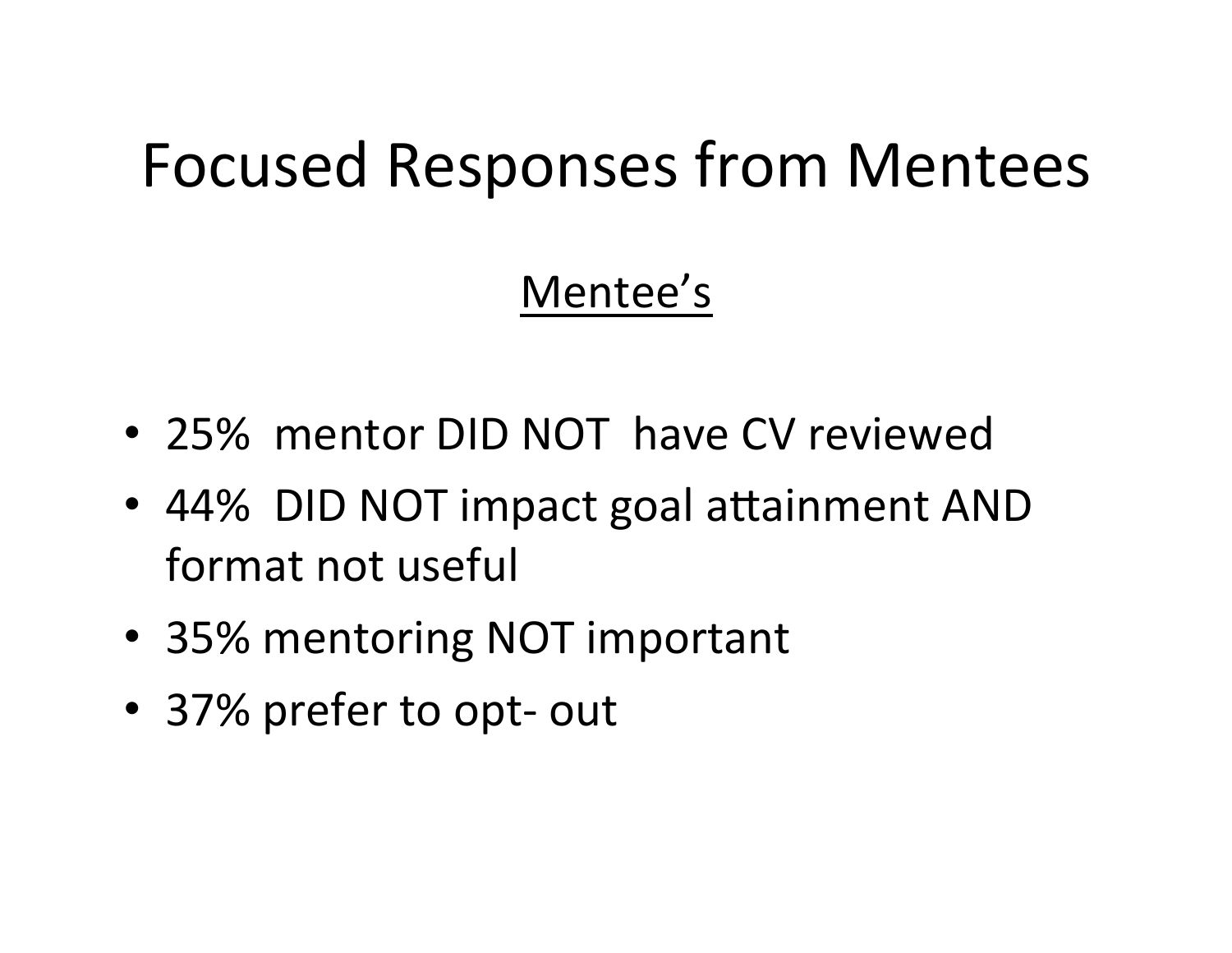### Personal Comments

It's too regimented/stiff and impersonal. It comes across like another on-line training requirement that just needs to be completed. I don't feel as if it helped promote communication with a mentor, helped identify needs not being met (by a current mentor) or to identify a potential (or additional) mentor who could assist with unmet needs.

The strength of this mentoring program is that it helps me redefine my goals constantly. The close connection with my mentor is also a great advantage at the scientific level and in general for my career development.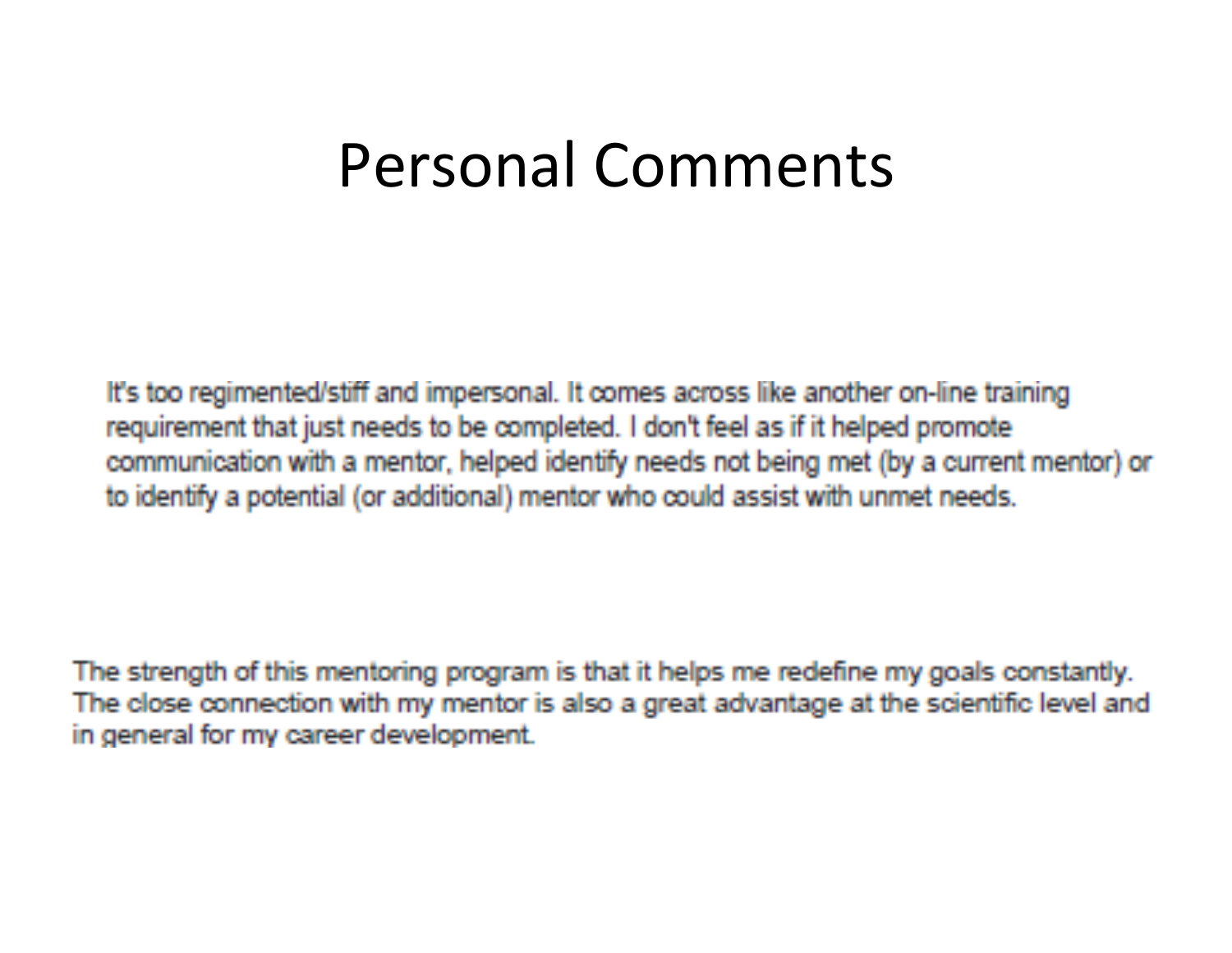### FACULTY DEVELOPMENT PROGRAM

- Vice Chair position established Position defined
- Operations team assembled
- Mentoring Champions dissolved
- Chair Procured Hillenbrand Chair
- Mentoring reporting content evaluated and simplified, Redcap database constructed
- Website redesign
- Focus group met and discussed needs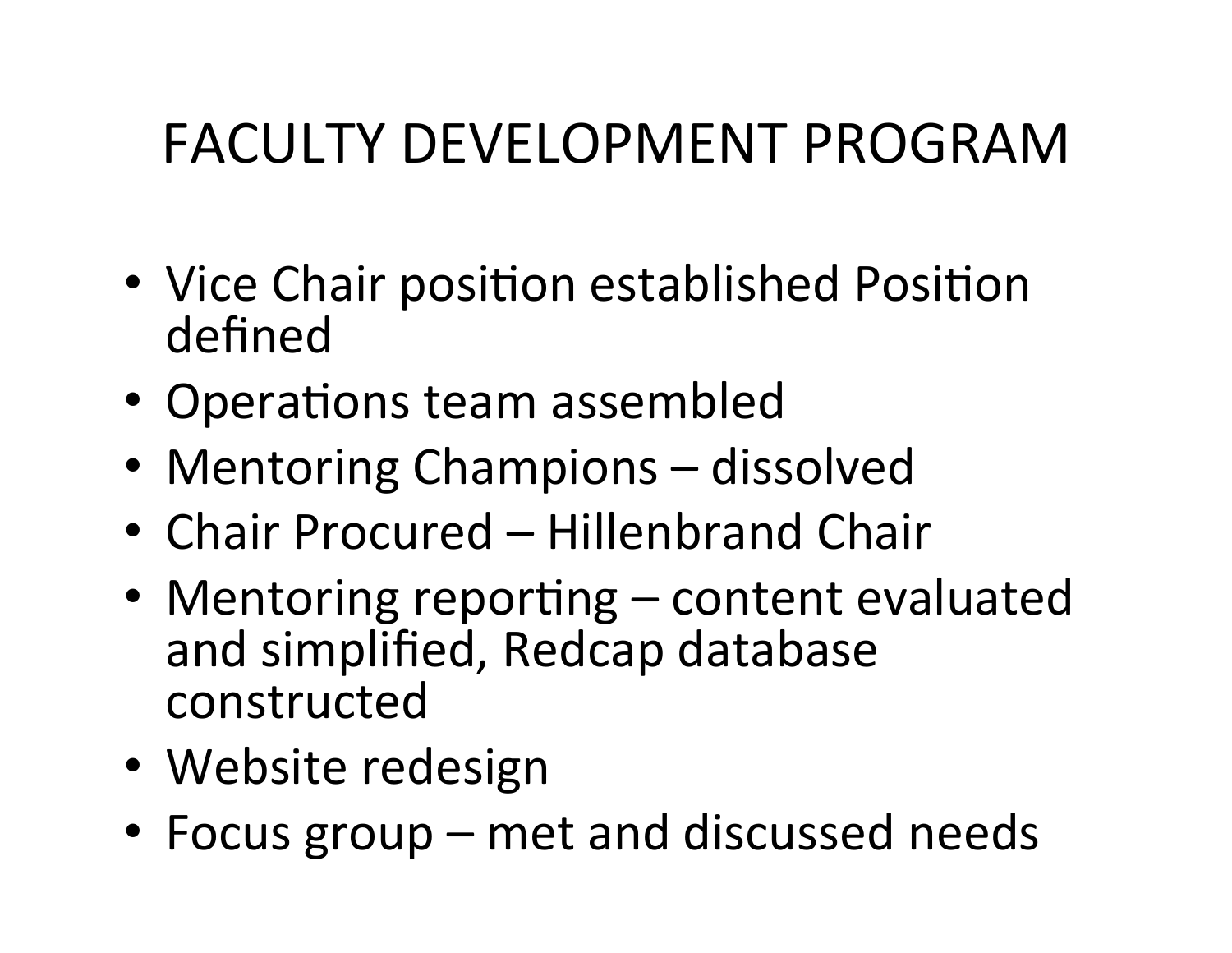## FACULTY DEVELOPMENT PROGRAM

- Presentation to Division directors
- Review of each member of Dept. of Medicine faculty to assess opt outs
	- $-$  All faculty will have option of staying in and all will have option of access to faculty development office hours.
- Assemble young investigators group
	- $-$  1-3 faculty members with high potential for funding
	- Assemble mentoring committee
	- Curriculum development
	- $-$  Seed funding  $-$  philanthropy
- Presentation to faculty at divisional meetings
- Best practices/Observations of programs